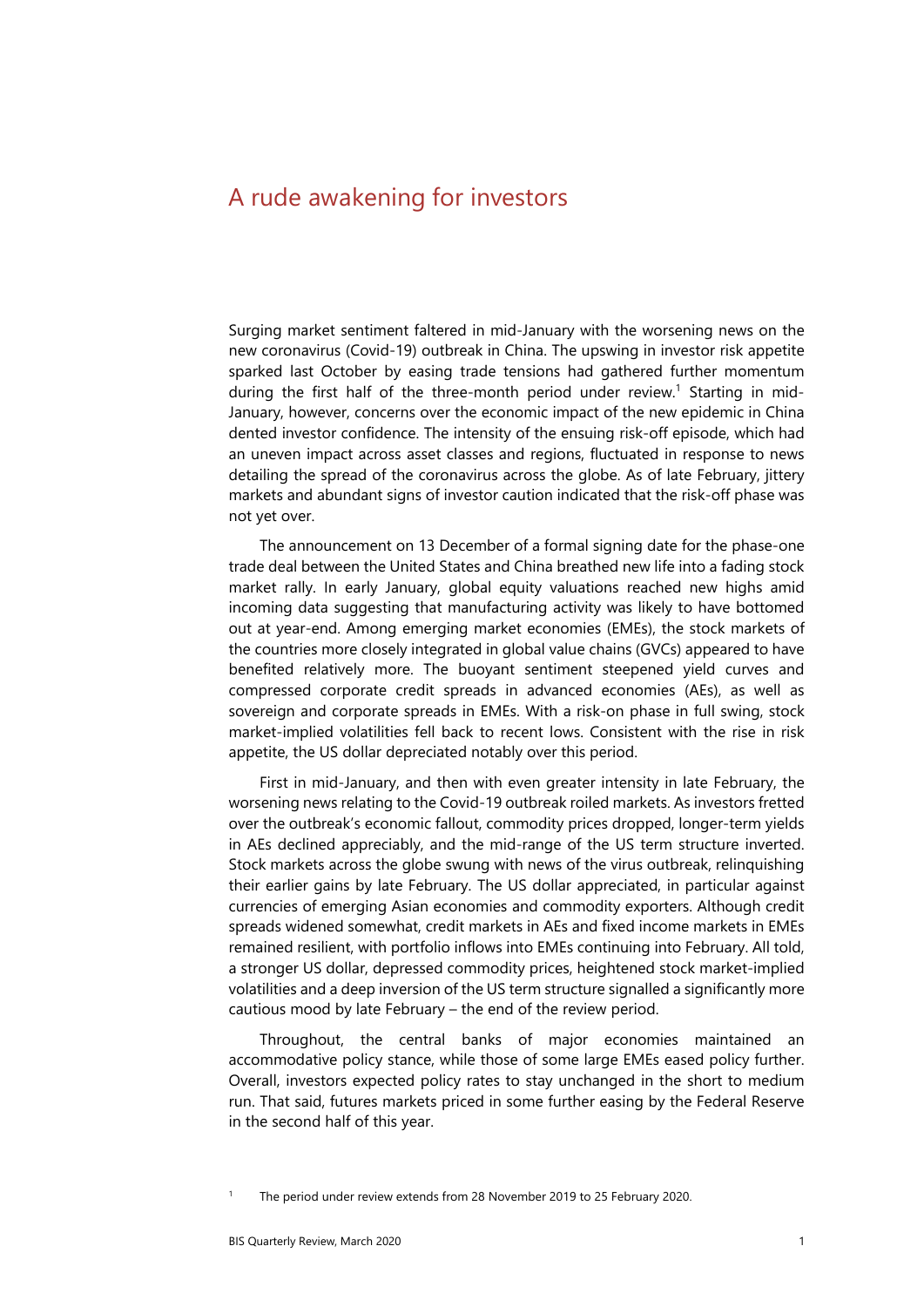#### Key takeaways

- The late 2019 upswing in market sentiment faltered in early 2020 amid unease over the impact of the Covid-19 outbreak.
- The sell-off was uneven across asset classes and regions, affecting countries with close geographical or economic links to China more than others.
- Direct lending by non-banks private credit to riskier firms is almost as large as and structurally similar to the better known leveraged loan market.

## Trade deal spurs a rally in risk assets

Investor sentiment regained significant momentum early in the period under review. The boost to sentiment reflected the confluence of a marked reduction in global trade tensions and evidence that the downturn in manufacturing was bottoming out.

Trade-related concerns abated significantly late last year. On 13 December, the United States and China announced the formal signing date for their phase-one deal. Around the same time, the UK election dispelled uncertainty about the date and conditions of the United Kingdom's exit from the European Union. And in mid-January, the US Senate approved the US-Mexico-Canada Agreement (USMCA), removing an important roadblock to that deal.

Incoming data during this period reinforced signs that the global economic outlook had turned. The improvement reflected continued healthy labour markets, which supported consumer spending in AEs. In the United States, the housing market was benefiting from the earlier Fed-induced decline in mortgage interest rates, and January survey data pointed to a firming of both consumer and business confidence. Surveys of purchasing managers' expectations (PMIs) released in early January indicated that, despite ongoing weakness in Germany, global manufacturing activity was likely to have bottomed out in December, and factory output was poised to expand. Services PMIs remained resilient to the end of 2019. In addition, corporate earnings announcements in the United States, which largely met or exceeded expectations, also contributed to growing optimism.

Risk assets reacted strongly to the improved economic environment and buoyant sentiment. In the United States the stock market had reached a record high by early January, whereas outside the United States the phase-one deal announcement revived a fading rally (Graph 1, first panel). Measures of compensation for bearing the risk of large declines in equity valuations plummeted, and option-implied volatilities hovered near multi-year lows. Long-term government yields in all major AEs continued on the upward trajectory that had started in October (second panel). Amid surging investor risk appetite, the US dollar depreciated broadly vis-à-vis most currencies, but especially against those of EMEs (third panel).

Corporate bond spreads also narrowed noticeably. In the investment grade segment, spreads declined by about 10 basis points in both the United States and the euro area (Graph 1, fourth panel, light lines). The increase in investor risk appetite was especially apparent in the high-yield segment, where spreads dropped more than 60 basis points in the United States and about 45 basis points in the euro area (Graph 1, third panel, dark lines). In fact, spreads in both segments of the corporate bond market broke through their respective lower bounds of the 2019 trading range and approached multi-year lows.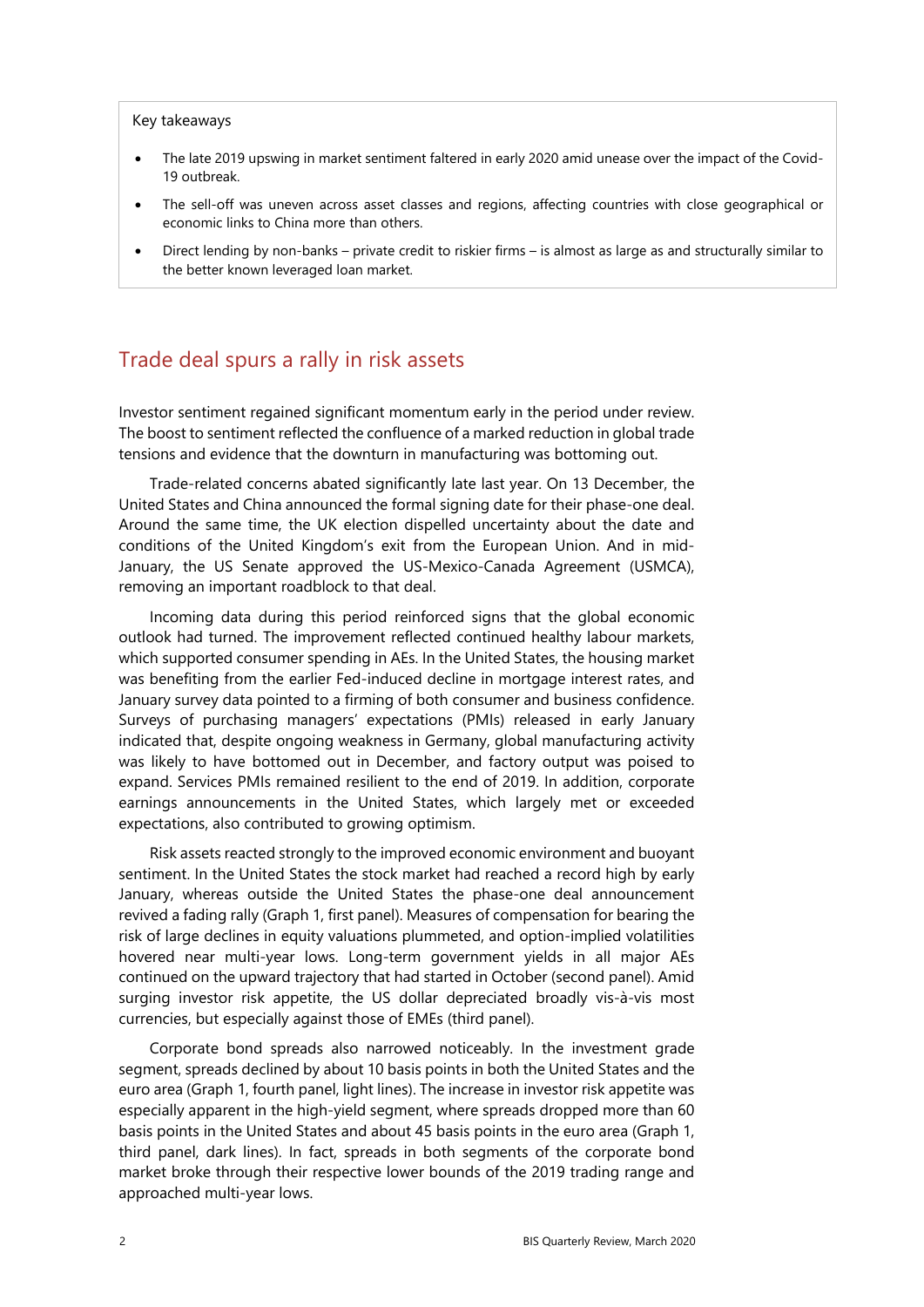

The solid vertical lines indicate the trading day preceding 11 October 2019 (US announces that a phase-one trade deal with China has been agreed) and 13 December 2019 (US and China announce that the phase-one deal is to be signed the following month). The dashed vertical lines indicate 20 January 2020 (Chinese officials acknowledge that Covid-19 might be transmissible between humans).

The dashed horizontal lines in the fourth panel indicate 2005–current averages.

<sup>1</sup> Shanghai composite equity index.  $2$  GDP-weighted averages across regional economies.  $3$  For AEs: advanced foreign economies, goods and services; for EMEs: emerging market economies, goods and services. <sup>4</sup> Option-adjusted spreads.

Sources: Federal Reserve Bank of St Louis, FRED; Bloomberg; Datastream; ICE BofAML indices; BIS calculations.

# Global health scare halts sentiment

The risk-on phase came to an end in mid-January as concerns mounted over the economic fallout of the Covid-19 outbreak that started in China.<sup>[2](#page-2-0)</sup> Global stock markets swung widely, eventually giving up the gains racked up during the tradeinduced rally. Long-term government bond yields in AEs declined sharply, credit spreads widened somewhat, and the US dollar strengthened. As investors began to question the outlook for the global economy, the prices of commodities more closely related to energy, construction and manufacturing dived (Graph 2, left-hand panel).

On 27 January, worries that the outbreak could turn into a pandemic sent global stock indices sharply lower. The losses were large in EMEs and non-US AEs, all of which gave up a portion of the gains that had followed the US-China deal (Graph 1, first panel). In early February, when trading resumed in China after an extended lunar new year break, stock prices nosedived again. Market sentiment appeared to have stabilised in early February, and stock markets largely recouped their previous losses, although they stayed subdued in Asia. The interlude, however, was short-lived: a fresh wave of selling pressure swept across equity markets late in the period, following further evidence of the global spread of the coronavirus. Consistent with a pullback in risk-taking, stock market-implied volatilities jumped across jurisdictions, and the price of gold soared (Graph 2, centre and right-hand panels).

<span id="page-2-0"></span><sup>2</sup> On 20 January, news about the spread of the Covid-19 outbreak rattled markets, as Chinese health authorities acknowledged that there have been cases of human-to-human transmission. That same day, the Chinese leadership issued a directive instructing all levels of government to take actions to curb the spread of Covid-19.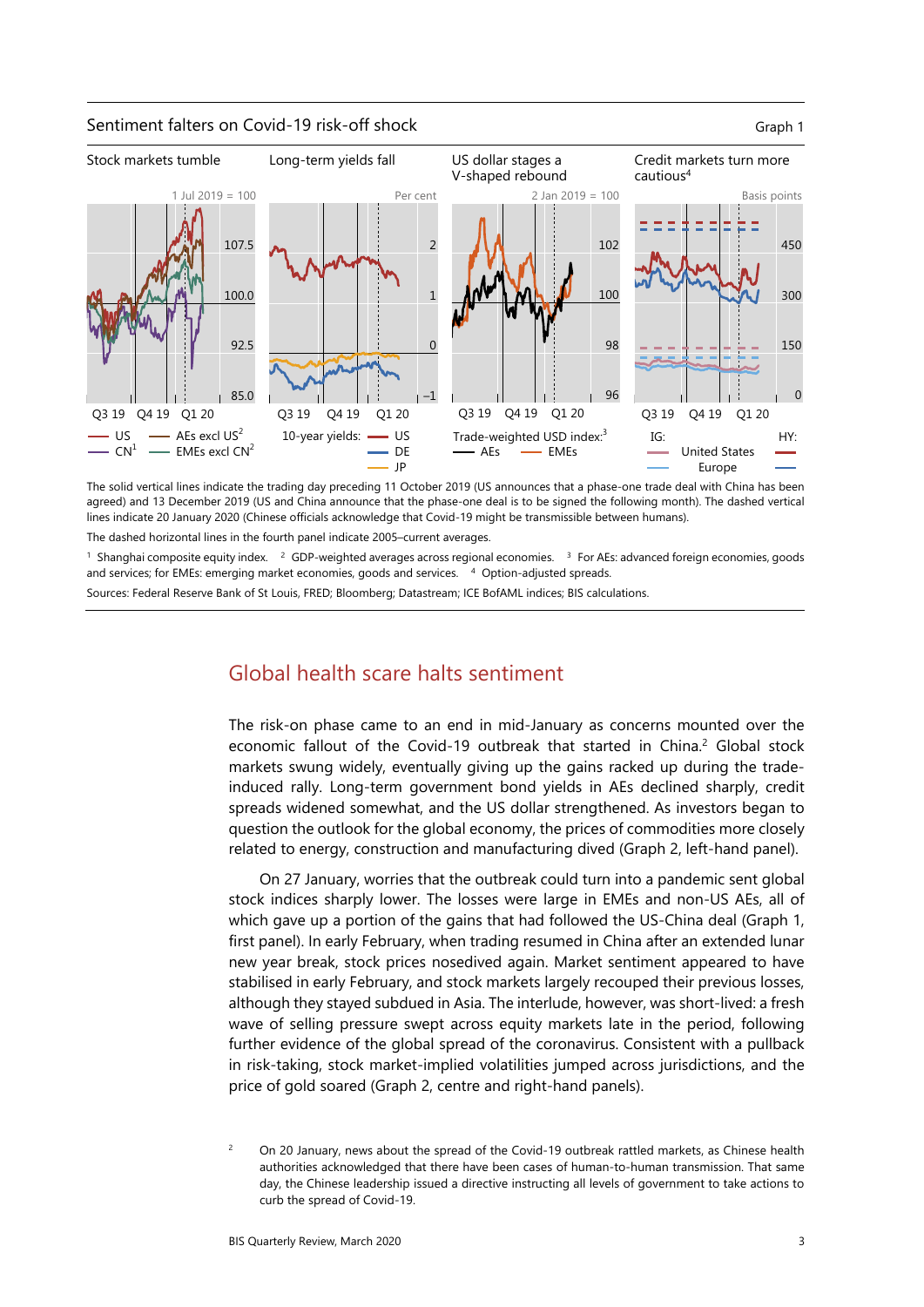### The Covid-19 risk-off shock raises uncertainty The Covid-19 risk-off shock raises uncertainty



The solid vertical lines indicate the trading day preceding 11 October 2019 (US announces that a phase-one trade deal with China has been agreed) and 13 December 2019 (US and China announce that the phase-one deal is to be signed the following month). The dashed vertical lines indicate 20 January 2020 (Chinese officials acknowledge that Covid-19 might be transmissible between humans).

The dashed horizontal lines in the centre panel indicate 2005–current averages.

<sup>1</sup> Bloomberg commodity indices. <sup>2</sup> Implied volatility of the EURO STOXX 50 and Nikkei 225 indices; weighted average based on market capitalisation.

Sources: Bloomberg; BIS calculations.

In fixed income markets, the yields of long-term government bonds in AEs declined significantly as investors fretted over the risks to the economic outlook (Graph 1, second panel). During the previous risk-on phase, growing risk appetite had gone hand in hand with steepening yield curves, particularly those of US Treasuries and German bunds (Graph 3, first panel). After being negative for most of 2019, the US 10yr-3m term spread had re-entered positive territory last October, mainly driven by increases in long-term yields. However, as news of the Covid-19 outbreak worsened, longer-dated US yields dropped, pushing the 10yr-3m term spread back into negative territory. The decline in the 10-year yield appeared to be due in large part to a significant drop in the term premium (Graph 3, second panel).

More broadly, the shape of the US term structure suggested that investors were pricing in some additional and persistent monetary accommodation – "low for even longer". In mid-January, the spread between the five-year US Treasury yield and the three-month T-bill rate, a rough gauge of the expected policy path over the medium term, dropped back into the negative range. As news of the virus spreading around the globe roiled financial markets, the 5yr-3m term spread declined further, reaching a level last seen just before the easing of trade tensions in early October (Graph 3, first panel).

During the risk-off phase, a notable decline in estimates of real (inflationadjusted) long-term yields in major AEs echoed investors' unease about the growth outlook (Graph 3, third panel). During the initial stage of the health scare in late January, the rush into government paper in the euro area did not stop at German bunds, as sovereigns on the periphery also saw their spreads vis-à-vis Germany trimmed (Graph 3, fourth panel). However, later reports of the virus spreading through northern Italy and Korea – in addition to sinking equity markets – sent periphery euro area sovereign spreads back to levels that had prevailed in early January.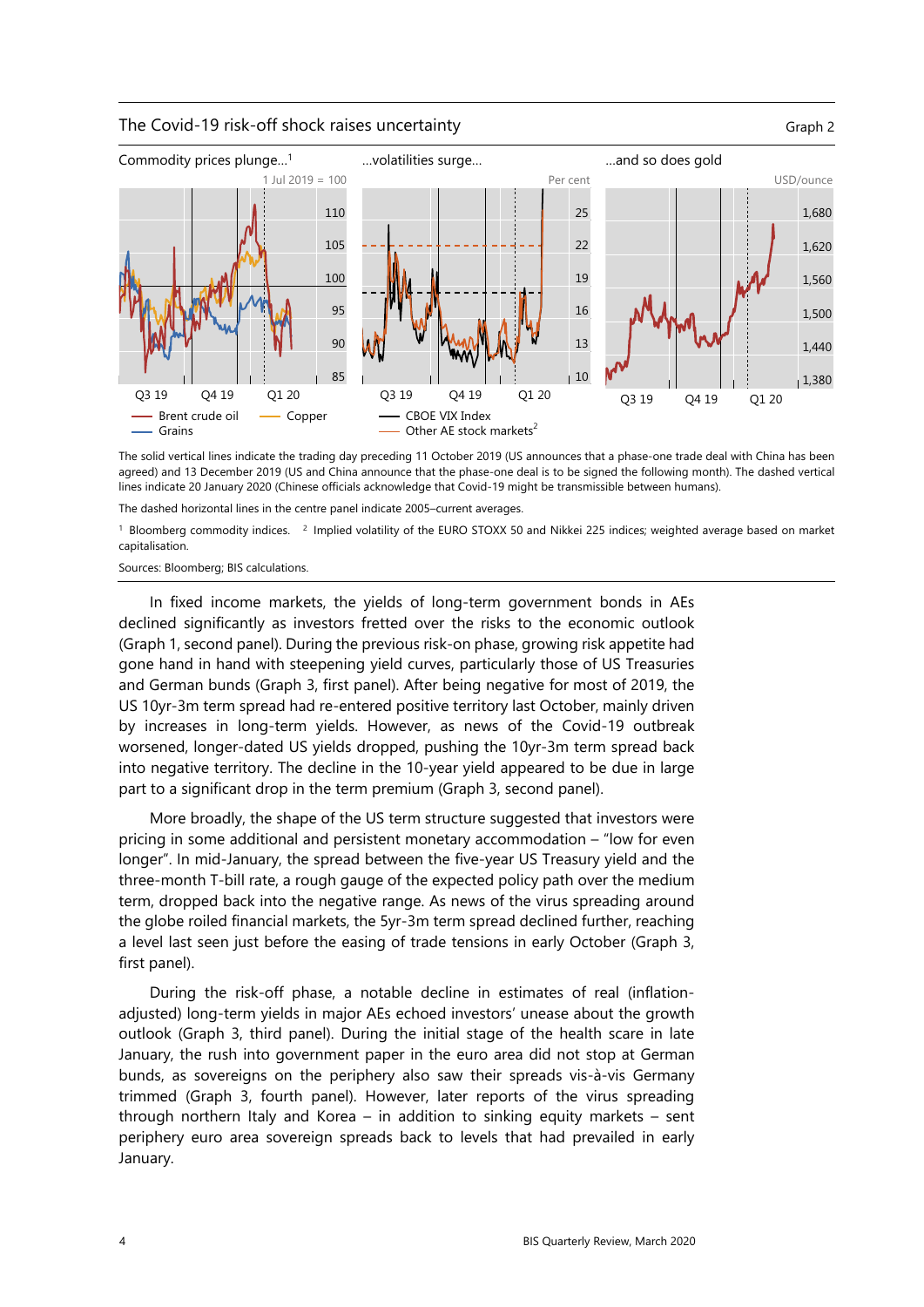

### With the outbreak, investors rush into government securities Graph 3

The solid vertical lines indicate the trading day preceding 11 October 2019 (US announces that a phase-one trade deal with China has been agreed) and 13 December 2019 (US and China announce that the phase-one deal is to be signed the following month). The dashed vertical lines indicate 20 January 2020 (Chinese officials acknowledge that Covid-19 might be transmissible between humans).

1 Ten-year term premium from T Adrian, R Crump and E Moench, "Pricing the term structure with linear regressions", *Journal of Financial Economics*, vol 110, no 1, 2013.

Sources: Federal Reserve Bank of New York; Bloomberg; BIS calculations.

The central banks of major economies maintained a supportive policy stance, and some large EME central banks eased further. Sveriges Riksbank was an exception, as in December it ended its foray into negative policy rate territory. On balance, against a backdrop of still strengthening economic activity, subdued inflation and the monetary easing that had been in place since late 2018, major central banks signalled a pause in near-term policy adjustments. Nevertheless, forward rates in the United States suggested that investors were expecting further rate cuts in 2020, even before the virus outbreak.

Corporate credit markets appeared fairly resilient in the face of the large stock market correction. Both investment and speculative grade spreads widened somewhat in late January as investors started to pull away from risky assets. This momentum accelerated in late February, when fears over the impact of the Covid-19 outbreak sparked a sell-off in high-yield bonds. Swings in credit market sentiment can be assessed by the gap between the high-yield spread and the expected yearahead default probability, a rough gauge of the credit risk premium. In early January, as high-yield spreads in both jurisdictions neared their recent lows, this premium approached the 30th percentile of its historical distribution in the United States (Graph 4, left-hand panel); in Europe, the same measure declined to around the 15th percentile of its historical distribution (Graph 4, right-hand panel). As sentiment soured late in the review period, the increase in risk aversion was relatively moderate: in the United States, the credit risk premium moved slightly above the 45th percentile of its historical distribution, whereas in Europe it returned to about the 30th percentile, levels that had prevailed before the onset of the risk-on phase.

Changes in risk appetite in bank-intermediated markets for business credit were mixed. According to the lending surveys released by the Federal Reserve and the ECB earlier this year, US and euro area banks did not change, on net, their lending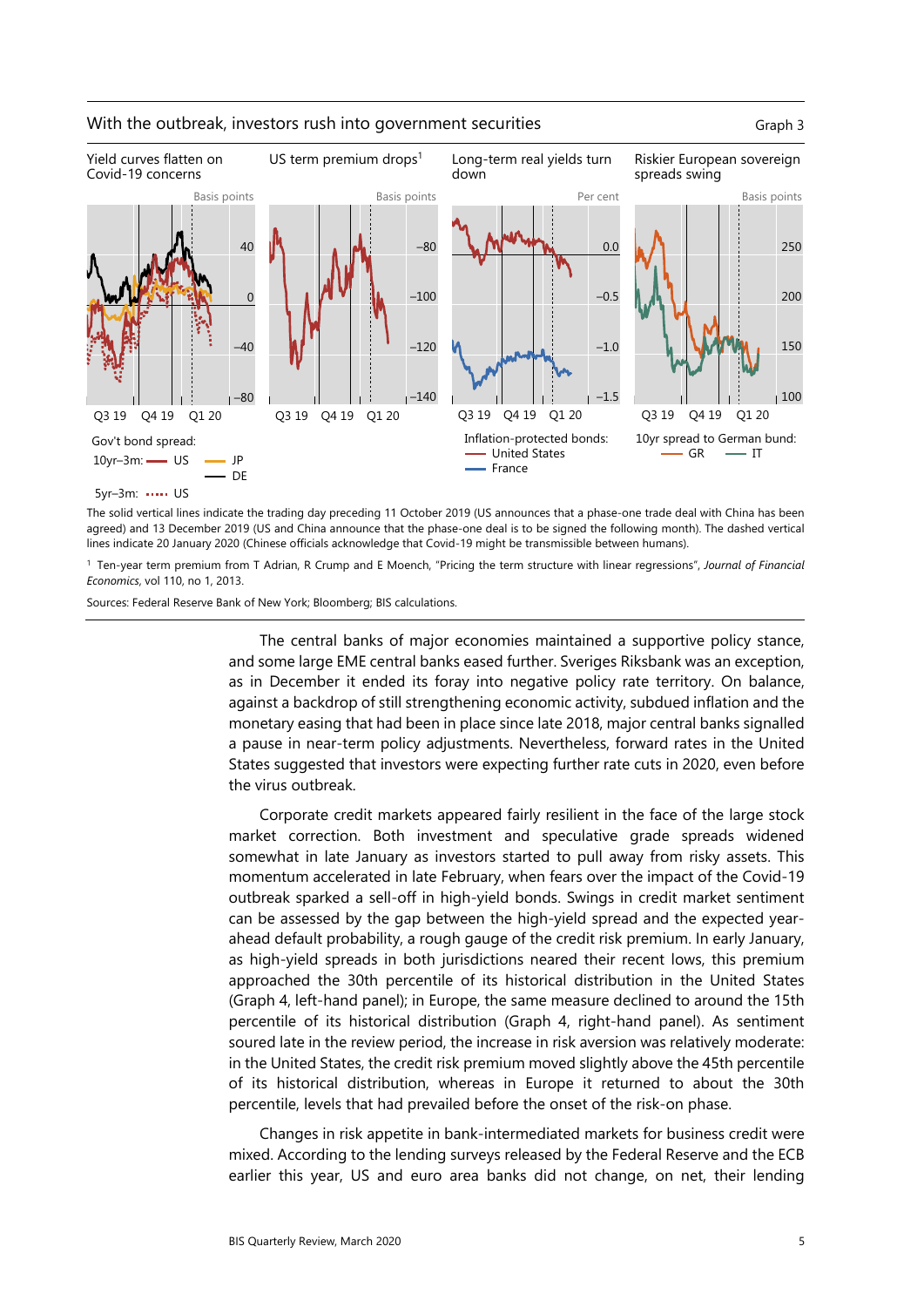

#### The dashed horizontal lines indicate 2005–current averages. 1 Non-financial corporates, liability-weighted average; Europe = AT, BE, DE, DK, EE, ES, FI, FR, GB, GR, IE, IT, LU, NL and PT. EDF = expected default frequency. <sup>2</sup> Option-adjusted spreads (OAS), non-financial corporates. Sources: ICE BofAML indices; CreditEdge; BIS calculations.

standards on business loans during the fourth quarter of 2019 (Graph 5, left-hand panel). However, issuance of leveraged loans in the United States and Europe during January 2020 surged to twice the amount recorded in January 2019. From a longerterm perspective, buoyant risk appetite in corporate bond markets tends to be closely associated with subsequent easing of banks' lending standards (Graph 5, centre and right-hand panels). In light of the recent increase in credit risk premia in both the United States and Europe, bank lending standards are unlikely to loosen in the near term. In turn, that may lead to opportunities for non-bank financial intermediaries to further increase their footprint in the market for loans to small and medium-sized businesses (Box A).



1 Calculated as high-yield option-adjusted spreads minus one-year expected default frequency (EDF), in percentage points; European oneyear EDF has been calculated across AT, BE, DE, DK, EE, ES, FI, FR, GB, GR, IE, IT, LU, NL and PT non-financial corporates. Extreme observations for Q4 2008 and Q1 2009 have been excluded. 2 Net change in standards on business loans during quarter *t*+1, as a net percentage. For the United States, from the Fed Senior Loan Officer Opinion Survey on Bank Lending Practices (average of large, middle-market and small firms); for Europe, from the ECB Euro Area Bank Lending Survey.

Sources: ECB; Board of Governors of the Federal Reserve System; ICE BofAML indices; CreditEdge; BIS calculations.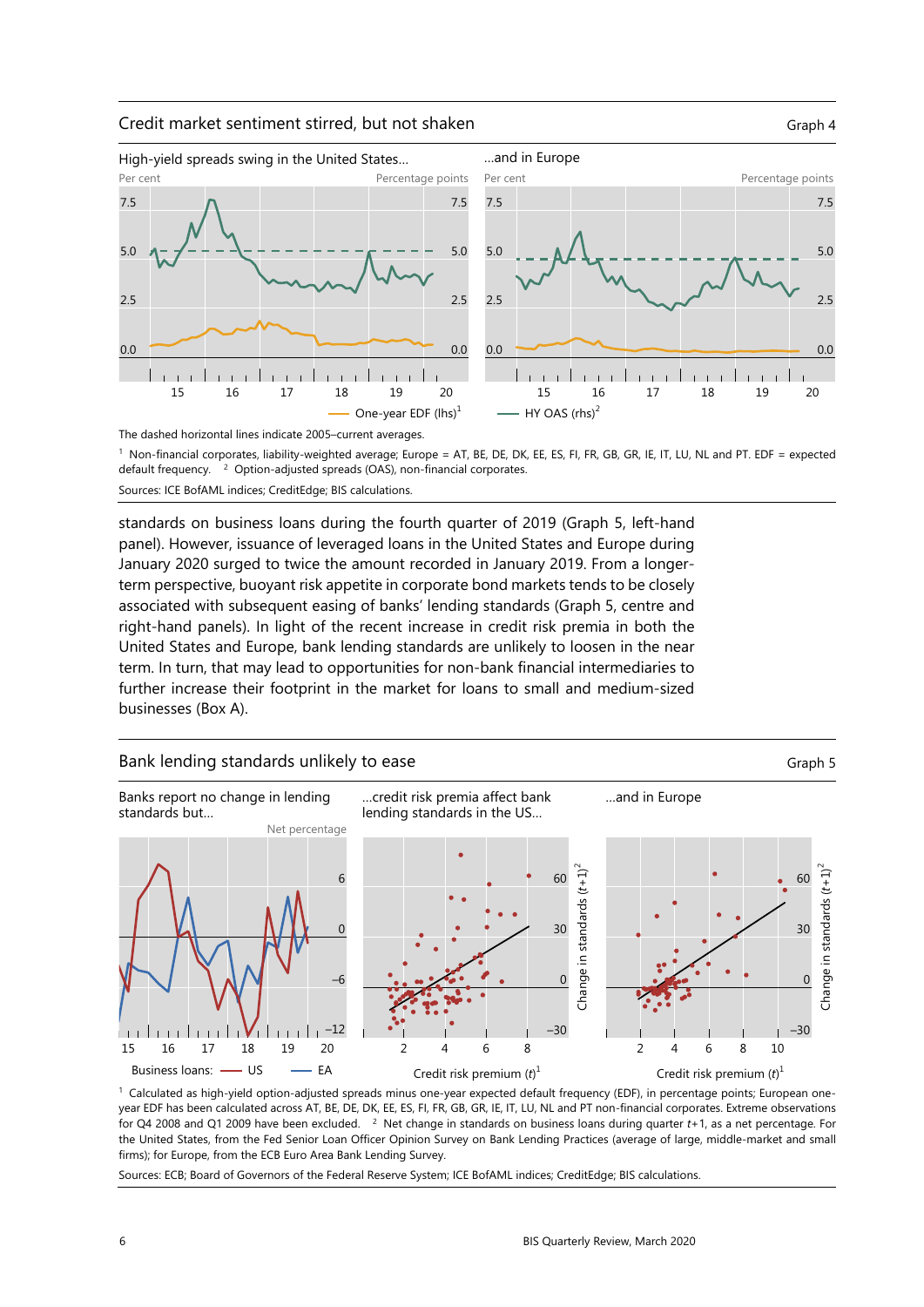# Discerning investors in EMEs?

The Covid-19 outbreak had a differentiated impact on the prices of EME assets, as investors refrained from a wholesale sell-off during the period under review. During the trade-related risk-on phase, EME assets extended the rally triggered last October, and the stocks of countries more closely integrated in GVCs appeared to have benefited more. With mounting evidence of the increasing threat represented by the new viral infection, EME share prices and currencies pared their earlier gains, with the losses concentrated on countries closer to China geographically or economically.

Amid the significant reduction in trade tensions, investors appeared to have favoured the stock markets of countries more embedded in manufacturing GVCs. Once the overall effect of the appreciation of global stock markets during this period is taken into account, equity markets in GVC countries generally outperformed those of commodity producers (Graph 6, left-hand panel). This finding suggests that investors expected larger gains from those markets in which firms would benefit, directly or indirectly, from a resumption of "business as usual" in global manufacturing processes. Markets dominated by commodity producers, in contrast, may not see an improvement in business conditions until manufacturing production increases materially, and commodity inventories are wound down.

On net, those stock market gains largely evaporated as the health scare spooked global financial markets. While equity prices fell across the globe, once this general effect is accounted for, the declines were more pronounced in Asia. In contrast, the same measure of idiosyncratic stock market performance points to a better outcome in geographically distant Latin America, which is mostly linked to China through commodity exports (Graph 6, right-hand panel). In the case of Mexico, for instance, the relatively strong idiosyncratic stock market returns seemed connected to the positive news on the USMCA. Market commentary had drawn numerous comparisons with the 2003 outbreak of severe acute respiratory syndrome (SARS). Such comparisons, however, are inherently difficult, given the profound changes in the global economy and financial markets over the past 20 years. Box B provides an



EME stock markets reflect differential reactions to shocks<sup>1</sup>  $G$ raph 6

<sup>1</sup> Cumulative idiosyncratic returns over the specified periods. <sup>2</sup> The GVC index is the ratio (for each respective country) of the sum of foreign value added content of gross exports and gross imports of intermediate goods to the sum of total gross imports and total gross exports. A value closer to 1 (0) indicates a greater (lesser) inclusion in GVCs. Data from 2015.

Sources: OECD; Datastream; BIS calculations.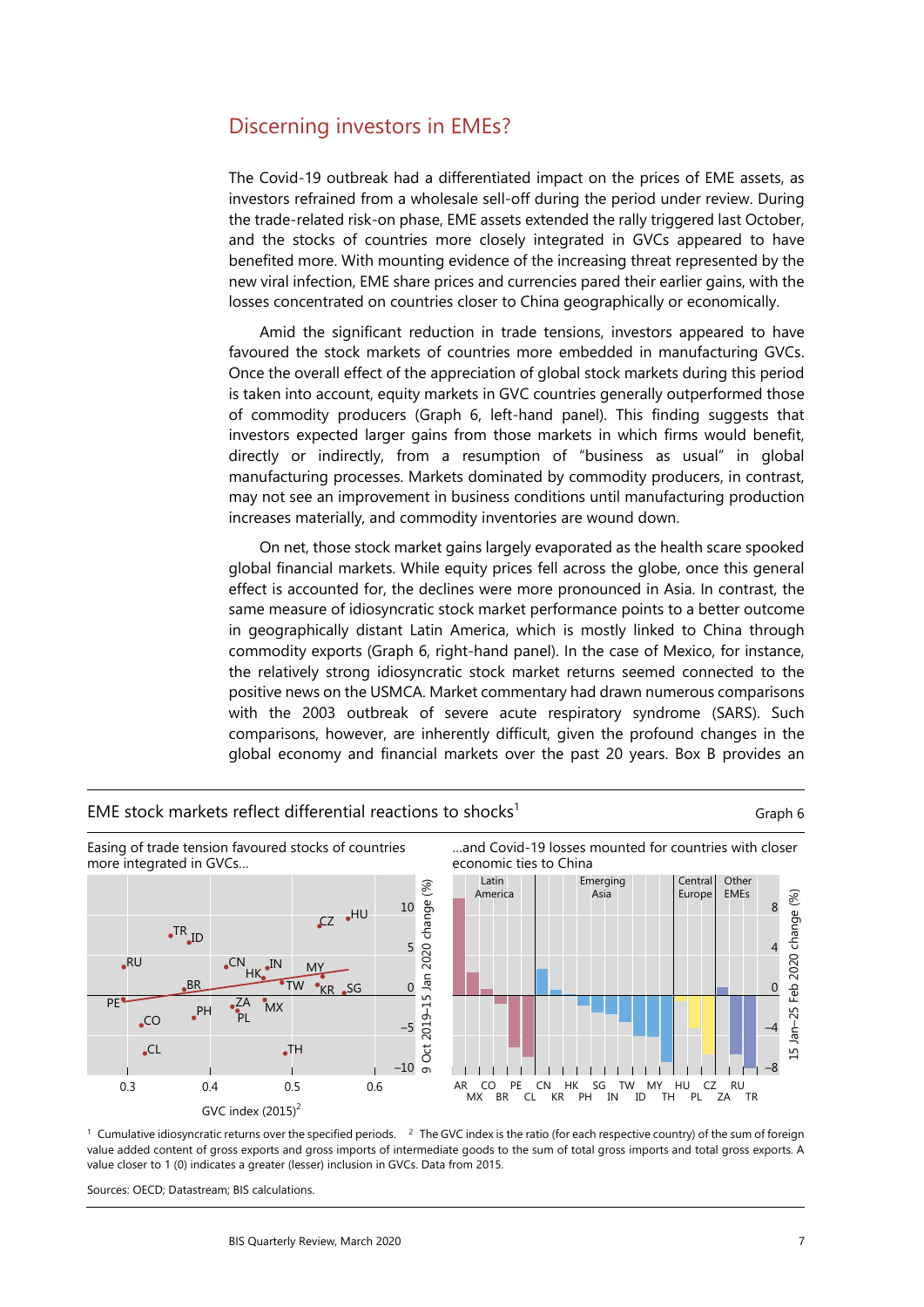#### Dollar appreciates against EME currencies, yet inflows remain resilient Graph 7



<sup>1</sup> Change between 19 January 2020 and 25 February 2020. A negative value indicates USD appreciation. <sup>2</sup> Monthly sums of weekly data up to 19 February 2020; excluding AR.

Sources: Bloomberg; EPFR; BIS calculations.

additional perspective on this comparison based on the reaction of stock markets now and then.

Swings in FX markets were similar to those in stock markets. On balance, EME currencies strengthened significantly against the US dollar during the period under review (Graph 1, third panel, orange line). In trade-weighted terms, EME currencies had hit a trough in early September 2019, after the breakdown in US-China trade negotiations, and rallied thereafter. The appreciation picked up pace after the signing of the phase-one deal. To be sure, the dollar strengthened materially with the onset of the virus risk-off episode. But within each geographical region, including AEs, large commodity exporters and countries with close economic links to China saw a stronger depreciation (Graph 7, left-hand panel).

As was the case in AEs, price reactions in EME fixed income markets were more restrained than those of other asset classes. Yields of US dollar-denominated sovereign debt continued to trend lower throughout the last quarter of 2019 and into late February (Graph 8, left-hand panel, green line). The decline in EME yields throughout this period reflected, in part, robust capital flows into EME bond and equity investment funds (Graph 7, right-hand panel). An index of local currency sovereign yields also eased during the period under review, mainly driven by declines in the yields of Brazil and Turkey (Graph 8, left-hand panel, red line).

The appetite for US dollar-denominated EME corporate debt remained robust amid swings in investor sentiment. During the risk-on phase, the spreads on EME corporate debt breached the floor of the range in which they had traded during most of 2019, reaching levels comparable to those observed during the first half of 2018, before the escalation of trade tensions (Graph 8, right-hand panel, yellow line). At the same time, the spreads on US dollar-denominated EME sovereign debt narrowed at a quicker pace, slipping below those on corporate debt (Graph 8, right-hand panel, green line). Although EME credit spreads (sovereign and corporate) widened noticeably in response to the Covid-19 outbreak, the increase was due almost entirely to a decline in comparable-maturity US benchmark yields. This pattern had characterised fluctuations in EME spreads throughout 2019 and suggests that recent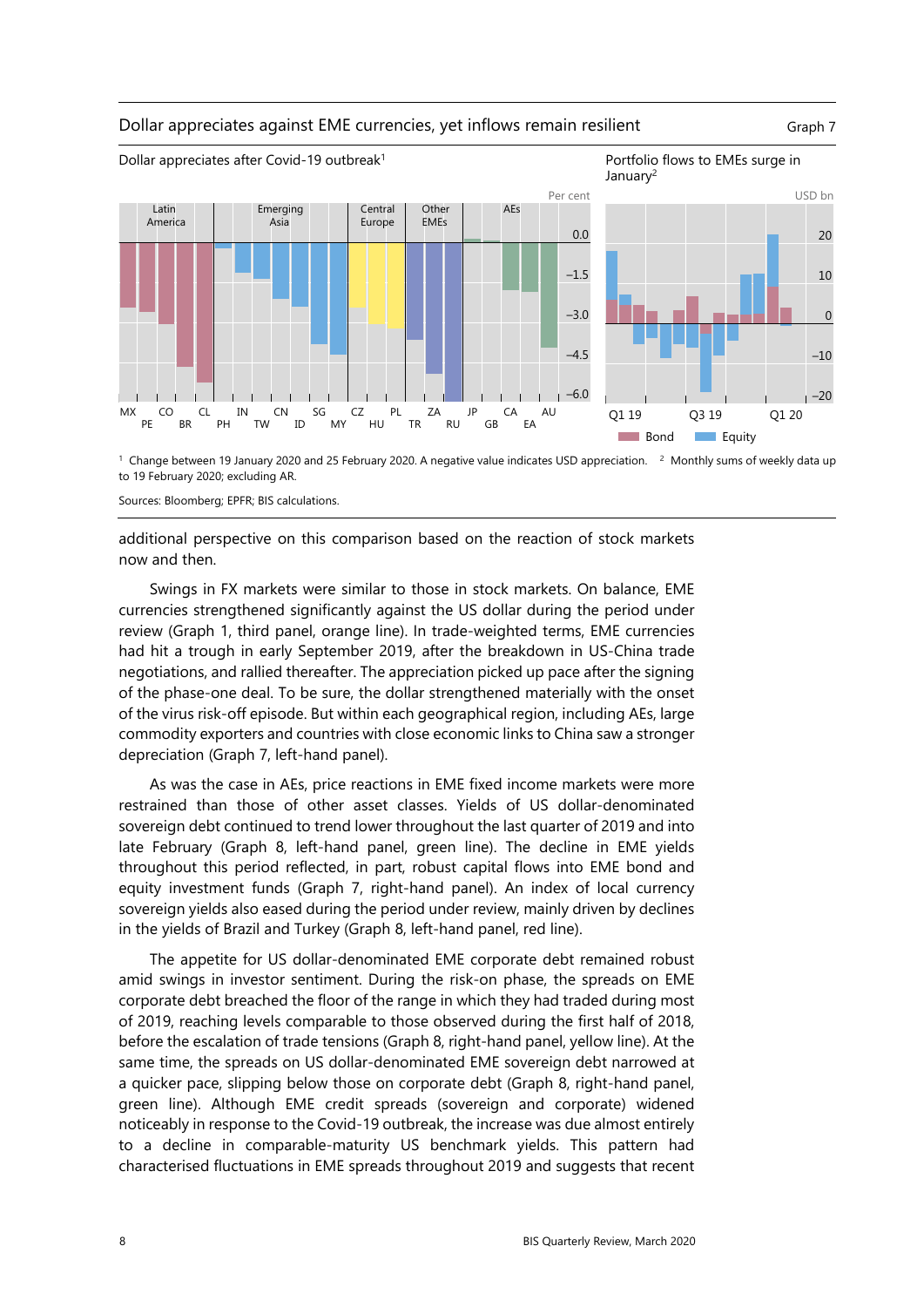### EME government yields trend down, while US benchmarks move spreads Graph 8



The solid vertical lines indicate the trading day preceding 11 October 2019 (US announces that a phase-one trade deal with China has been agreed) and 13 December 2019 (US and China announce that the phase-one deal is to be signed the following month). The dashed vertical lines indicate 20 January 2020 (Chinese officials acknowledge that Covid-19 might be transmissible between humans).

swings in investors' sentiment have had a larger impact on the US benchmarks – possibly through movements in the term premia – than on the corresponding EME yields.

Despite some repricing, the compensation for bearing EME corporate credit risk has hovered at low levels by historical standards. As noted, the spread between EME dollar-denominated corporate and sovereign debt, as measured by the difference between the CEMBI (corporate) and the EMBI Global (sovereign), turned positive during the risk-on phase. This move re-established the expected relationship between spreads demanded by investors in these two asset classes. The spread inversion that had persisted for some time is wholly accounted for by the difference in the set of EMEs included in the two indices. In fact, such an anomaly disappears when corporate and sovereign spread indices are constructed using a matched sample of underlying EMEs (Graph 9, left-hand panel). According to this metric, EME corporate risk premia are quite compressed, sitting well within the lowest decile of their historical distribution. Moreover, they were largely unaffected by factors that shaped developments in financial markets over the past year.

Investors' sanguine outlook for the EME corporate bond market is consistent with the steady investment flows into EME bond funds, which surged in January and continued through mid-February. Historically, such inflows are strongly associated with low levels of risk compensation in this market (Graph 9, centre panel). Investors' robust appetite for EME fixed income assets is also evident in a significant decline in the correlations between yields on dollar-denominated sovereign bonds and the trade-weighted US dollar across a range of EMEs (right-hand panel). Against this backdrop, EME corporates issued a record amount of foreign currency-denominated bonds in the first few weeks of the year.

<sup>&</sup>lt;sup>1</sup> JPMorgan Chase EMBI Global index. <sup>2</sup> JPMorgan Chase GBI-EM index. <sup>3</sup> Stripped spread. <sup>4</sup> JPMorgan CEMBI index. Sources: JPMorgan Chase; BIS calculations.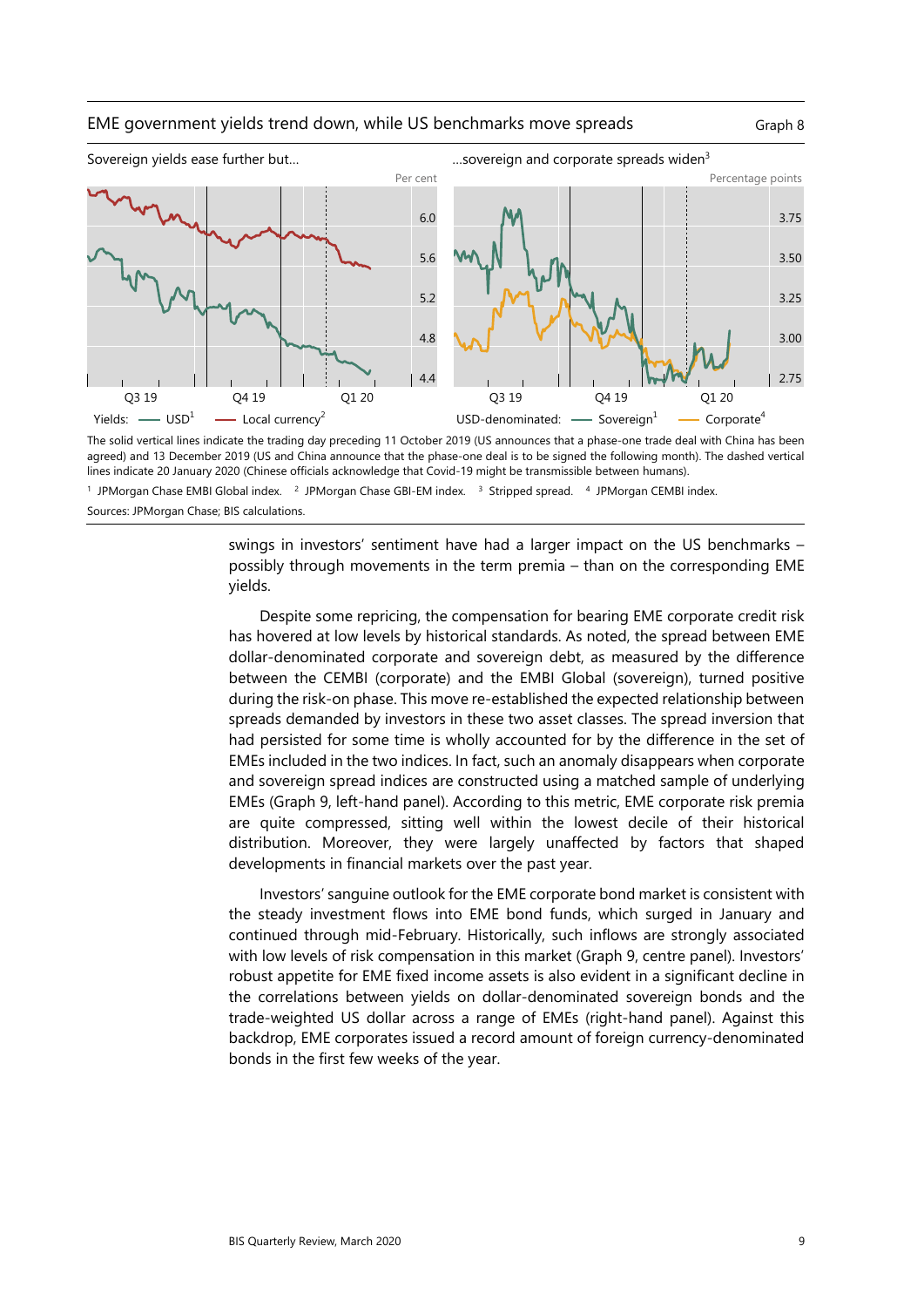## Appetite for EME assets remains strong Graph 9



The dashed horizontal line in the left-hand panel indicates 2007–current averages.

 $1$  Weighted average of country-matched version of JPMorgan EMBI Global index and CEMBI index stripped spreads.  $2$  Monthly sums of weekly data up to 31 January 2020; excluding AR. <sup>3</sup> 120-day rolling correlation between the change in the country-specific EMBI Global sovereign yield and the percentage change in the trade-weighted US dollar broad index.

Sources: Federal Reserve Bank of St Louis, FRED; Datastream; EPFR; JPMorgan Chase; BIS calculations.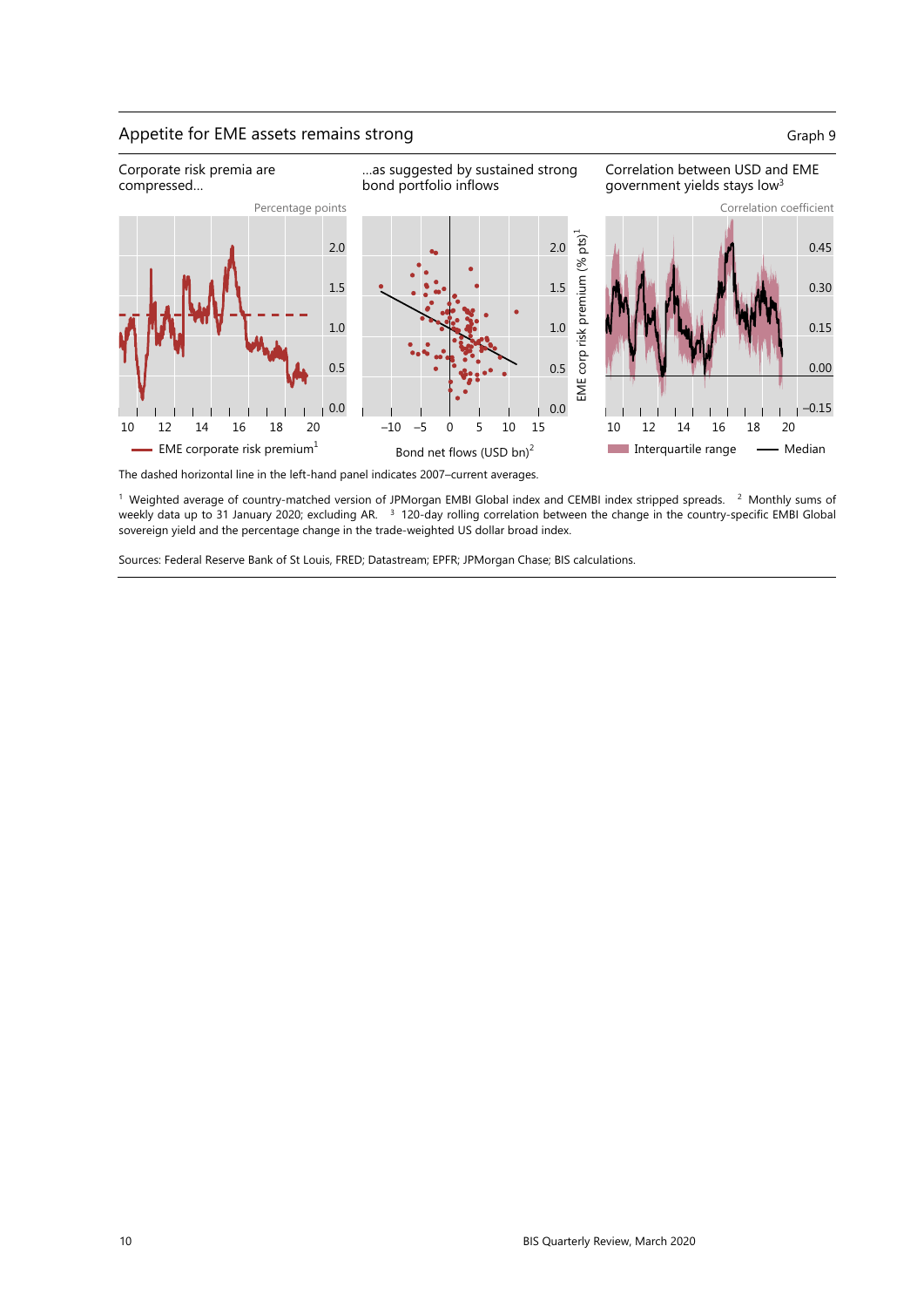Box A

## Private credit: recent developments and long-term trends

## *Sirio Aramonte*

Non-bank investors are increasingly extending loans directly to firms, with limited involvement on the part of banks. Such lending is frequently referred to as private credit, to distinguish it from bank-intermediated credit.<sup>2</sup> Private credit is typically offered to firms that are smaller, with earnings well below \$100 million, than those borrowing through leveraged loans, which are originated mostly by banks. The outstanding amount of private credit grew from little more than \$300 billion in 2010 to nearly \$800 billion in 2018 (Graph A, left-hand panel, first two bars). The leveraged loan market is larger, yet the nearly \$500 billion increase in private credit between 2010 and 2018 mirrored the approximately \$600 billion rise in leveraged lending. The growth of private credit represented about 8% of the expansion in credit to non-financial corporates (NFCs) in advanced economies (AEs) over the 2010–18 period. Surveys indicate that roughly half of private credit asset managers invest predominantly in the United States, one fourth focus on the United Kingdom, and the remainder are spread around the world.

There are structural similarities between the private credit and leveraged loan markets. First, the respective investor bases overlap substantially. As of end-2018, insurance companies and pension funds together backed about one third of private credit (Graph A, left-hand panel, third bar) and one fourth of leveraged loans (either directly or through collateralised loan obligations (CLOs)). The combined exposure of these intermediaries to high-yield corporate loans totalled nearly \$600 billion. Second, asset managers that oversee funds investing in private credit also manage CLOs and other leveraged loan funds. Third, lack of transparency in post-origination loan trading, together with the opacity of the leverage some investors take on, complicates the mapping of credit risk exposures.



AUM = assets under management; FE = foundations/endowments; PE = private equity; PF = pension funds.

 $1$  As of end-year (as of June for 2018).  $2$  Calculations from 10-K filings. Companies are Apollo Global Management, Blackstone Group, The Carlyle Group and KKR & Co. "Credit" refers to all credit assets. <sup>3</sup> Share is calculated as credit AUM divided by the sum of credit and equity AUM.

Sources: IPE, "Private debt activity slowed sharply in 2019, but 2020 starts crowded", 13 January 2020; McKinsey&Company, "Private markets come of age", *McKinsey Global Private Markets Review*, 2019; Preqin, *2019 Preqin Global Private Debt Report*; Preqin Insights, "Private debt dry powder: Europe and North America-based managers seeing fundraising success", 13 November 2015; Jay R Ritter, *Initial public offerings: updated statistics*, University of Florida, Table 4, 2018; company reports; author's calculations.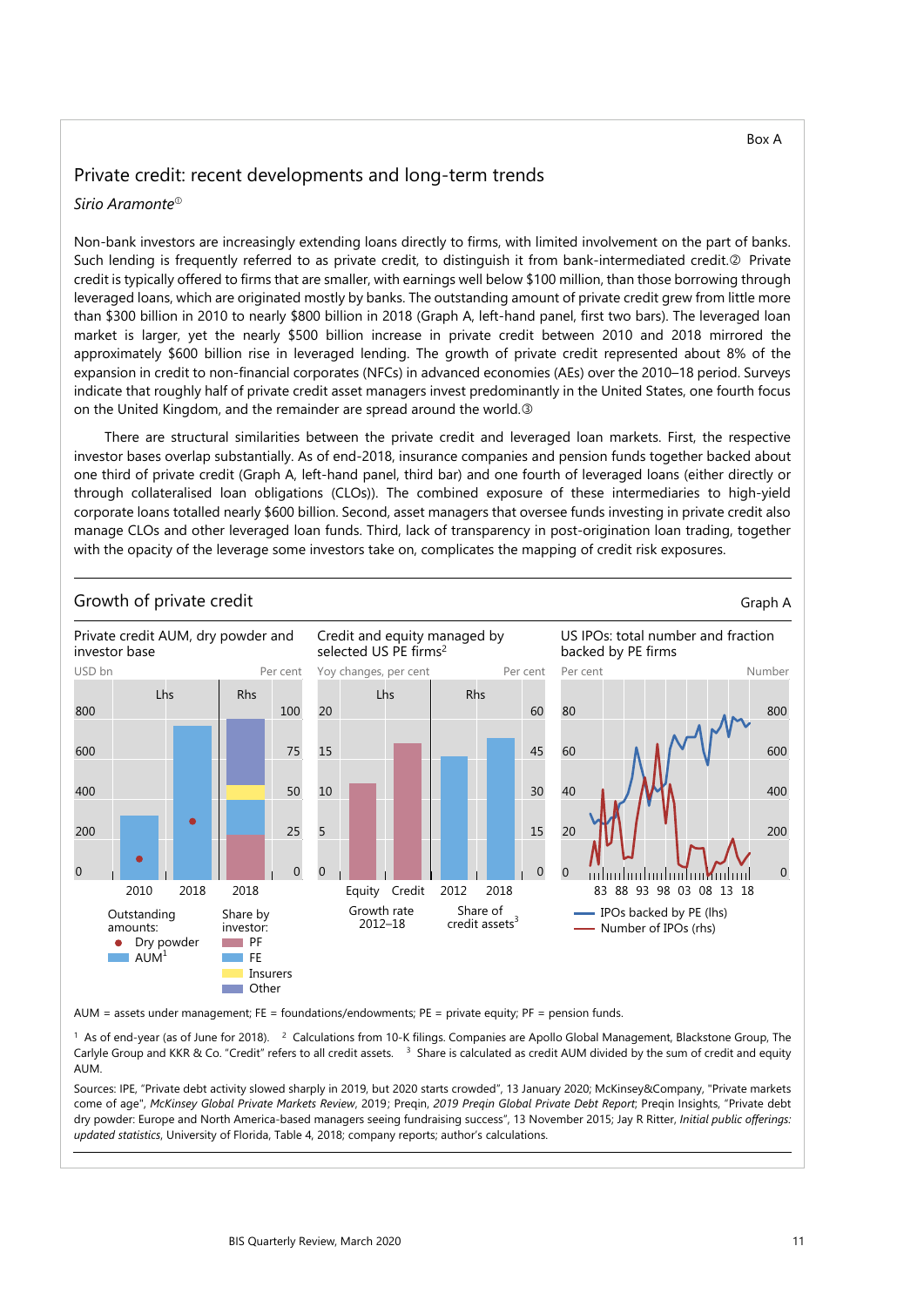While the growth in private credit is a decades-long trend, it accelerated after the Great Financial Crisis (GFC) of 2007–09. Banks had started retrenching from credit provision to the US corporate sector as early as the mid-1980s, and the current size of private credit and leveraged lending combined amounts to no less than about 90% of US banks' commercial and industrial loans.  $\Phi$  Post-GFC, the expansion of private credit was fuelled by the combination of stagnating bank asset growth and attractive private debt yields relative to syndicated loans. The 2% higher yield has been key in attracting investors such as pension funds and insurance companies, which added private credit to their portfolios of leveraged loans and CLOs. These investors have stronger incentives to reach for yield because they often need to meet absolute return targets.

Even though banks are not involved in the origination of private credit, they are still exposed to developments in this market through the provision of leverage to private credit funds. Slightly less than 50% of portfolio managers reported borrowing against fund assets. Typically, the ratio of debt to equity is less than two. About 40% of portfolio managers borrowed using subscription credit lines, whose collateral is a fund's "dry powder", or undrawn capital commitments made by investors.<sup>5</sup> Subscription credit lines are meant to reduce the frequency of capital calls, and are typically provided by banks. Private credit funds have nearly \$300 billion of dry powder ready to be invested should suitable opportunities arise (Graph A, left-hand panel). As a result, subscription credit lines are a potentially significant channel of indirect bank exposure to private credit, echoing the indirect exposure of banks to CLOs that arises from prime brokerage financing to hedge funds.

Private equity (PE) firms have taken on an increasingly central role in private credit. In addition to financing mergers and acquisitions, PE firms traditionally provided equity to small or distressed firms for early development or restructuring, in the form of venture capital or buyouts. Besides gaining expertise in financing high-risk businesses, PE firms also built relationships with a broad set of potential borrowers. Indeed, private credit lenders expected that one third of future lending opportunities would arise from collaboration with PE firms. Building on their expertise and relationships, several PE firms expanded the number of credit funds they set up and manage, including those specialising in private credit. Among the main US PE firms, the assets under management (AUM) of their credit funds rose by 17% per year between 2012 and 2018, compared with 12% for their equity funds. In 2018, credit AUM stood at \$430 billion and represented 53% of equity and credit AUM combined, up from 46% in 2012 (Graph A, centre panel).

PE firms took on a more prominent role in private credit at the same time as they grew their influence on earlystage equity financing. While the overall number of initial public offerings (IPOs) in the United States declined substantially between 1995 and 2018, from 461 to 134, a larger fraction of IPOs, from 47% to 78%, were by companies backed by PE firms in the form of venture capital or buyouts (Graph A, right-hand panel).

The emerging ecosystem of credit provision to small and medium-sized firms raises issues concerning financial stability and investor protection. Four stand out: first, the interaction between unexpectedly large losses and lender vulnerabilities; second, potentially heightened procyclicality in loan supply; third, possible conflicts of interest linked to the more prominent and multifaceted role of PE firms; and fourth, the relative opacity of certain strategies that raise effective leverage above reported values.

Unexpectedly large losses could have significant adverse effects on certain lenders. Much as in the market for leveraged loans, higher yields on private credit loans have attracted investors, and strong demand has been accompanied by deteriorating covenant protection. Roughly 30% of portfolio managers indicated that loan covenants had become less stringent in 2018, compounding the loosening observed during the previous three years. While much of private credit takes the form of secured loans, which have relatively high recovery rates, any repricing would be sharper if weaker covenants had lowered recovery rates. Sizeable losses could be particularly detrimental to some lenders, especially at times of limited access to wholesale credit. For instance, insurance companies could have difficulties meeting unusually large cash flow shortfalls with asset sales, even if these shortfalls were relatively small compared with their portfolios, due to asset-liability matching.

Private credit might prove strongly procyclical, as fund managers have incentives to time the (illiquid) market. Unlike mutual funds, private credit funds are typically closed-end and investors cannot withdraw capital in the event of persistently poor fund returns. However, AUM growth depends on past performance. To avoid losing future AUM to competitors, fund managers might scale back loan origination and dispose of existing loans at the first signs of a downturn, before already low market liquidity declines further. Funding costs for smaller firms would increase rapidly, unless appropriate hedges are in place, since most private credit loans have floating interest rates.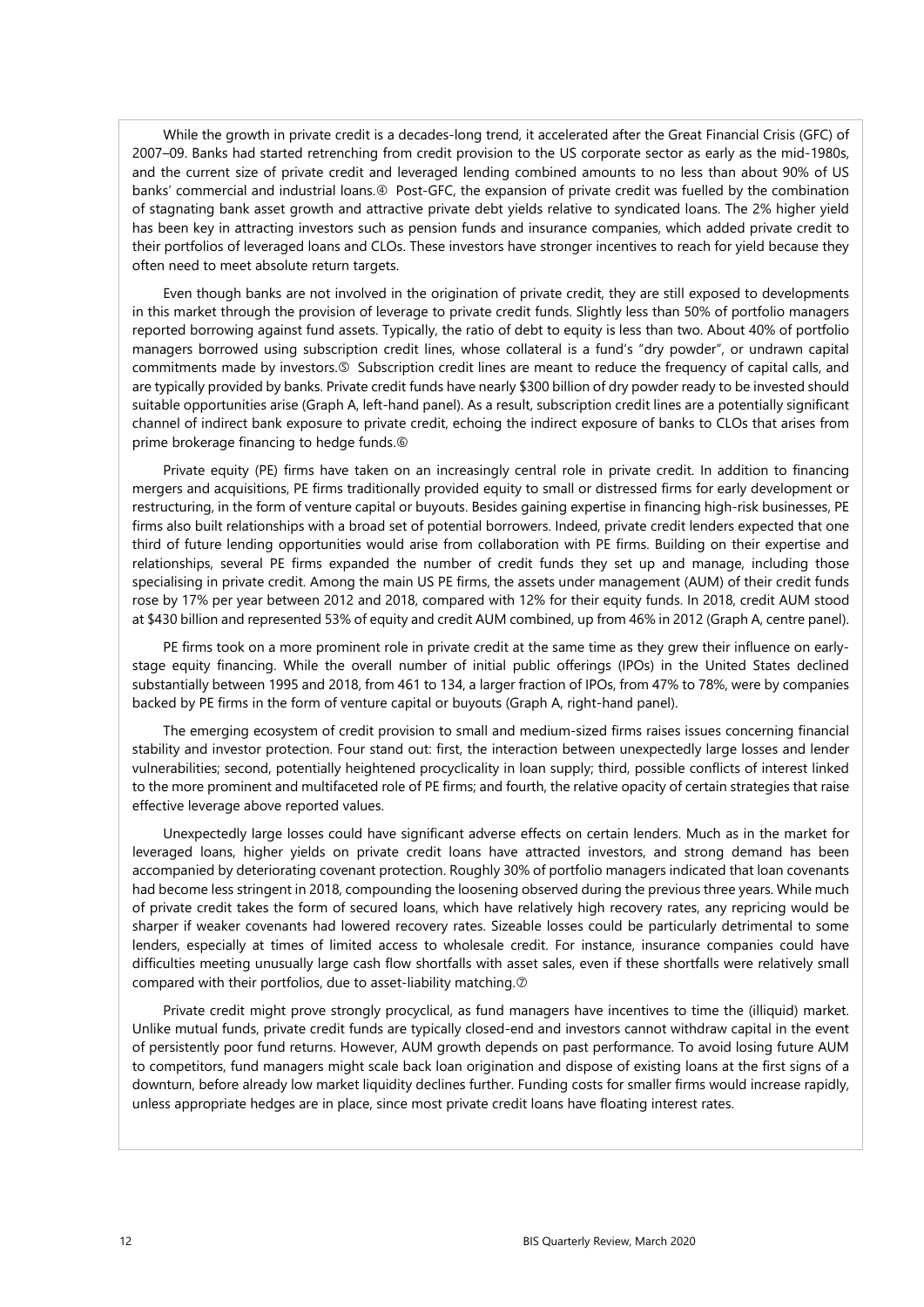Conflicts of interest could arise if equity and credit funds managed by a PE firm invested in the equity and debt of the same company. In principle, private credit investors could, for instance, face the risk of unexpected losses in the event of debt restructurings unduly favourable to equity holders. To be sure, investors already benefit from the oversight of securities regulators on PE firms in both Europe and the United States. Even so, the intrinsic opaqueness of private credit borrowers, on top of market illiquidity, poor loan-price transparency and increasing deal leverage, could lead lenders to further minimise risks by consolidating assets at incumbent PE firms with an established reputation. As a result, smaller companies could have fewer funding options.

Private credit funds can employ certain strategies that increase effective leverage above reported leverage. For instance, business development companies (BDCs) are US funds that typically invest in loans to small companies. While subject to strict leverage limits, certain BDCs purchase loans through vehicles in which BDCs hold a subordinated interest, thus increasing the sensitivity of their returns to loan values, just as leverage would. Overall, these strategies can make it harder for investors in private credit funds to gauge risk accurately.

 $\Phi$  The views expressed are those of the author and do not necessarily reflect the views of the Bank for International Settlements.  $\oslash$  This box focuses on corporate loans, but the term "private credit" is sometimes interpreted as also including other types of non-bank credit (for instance, infrastructure and real estate debt). The defining characteristic of the various types of private credit is the limited involvement of banks at origination. <sup>3</sup> Survey statistics on regional concentration are from Alternative Credit Council, "Financing the economy 2017", 2017. **I** Trends in bank lending are from Federal Deposit Insurance Corporation, "Leveraged lending and corporate borrowing: increased reliance on capital markets, with important bank links", *FDIC Quarterly*, December 2019. Figures on fund leverage are from Alternative Credit Council, *Financing the economy 2018*, 2018. See S Aramonte and F Avalos, ["Structured finance then and now: a comparison of](https://www.bis.org/publ/qtrpdf/r_qt1809h.htm)  [CDOs and CLOs"](https://www.bis.org/publ/qtrpdf/r_qt1809h.htm), *BIS Quarterly Review*, September 2019, pp 11-14.  $\oslash$  See N Foley-Fisher and B Narajabad and S Verani, "Assessing the size of the risks posed by life insurers' non-traditional liabilities", *FEDS Notes*, 21 May 2019.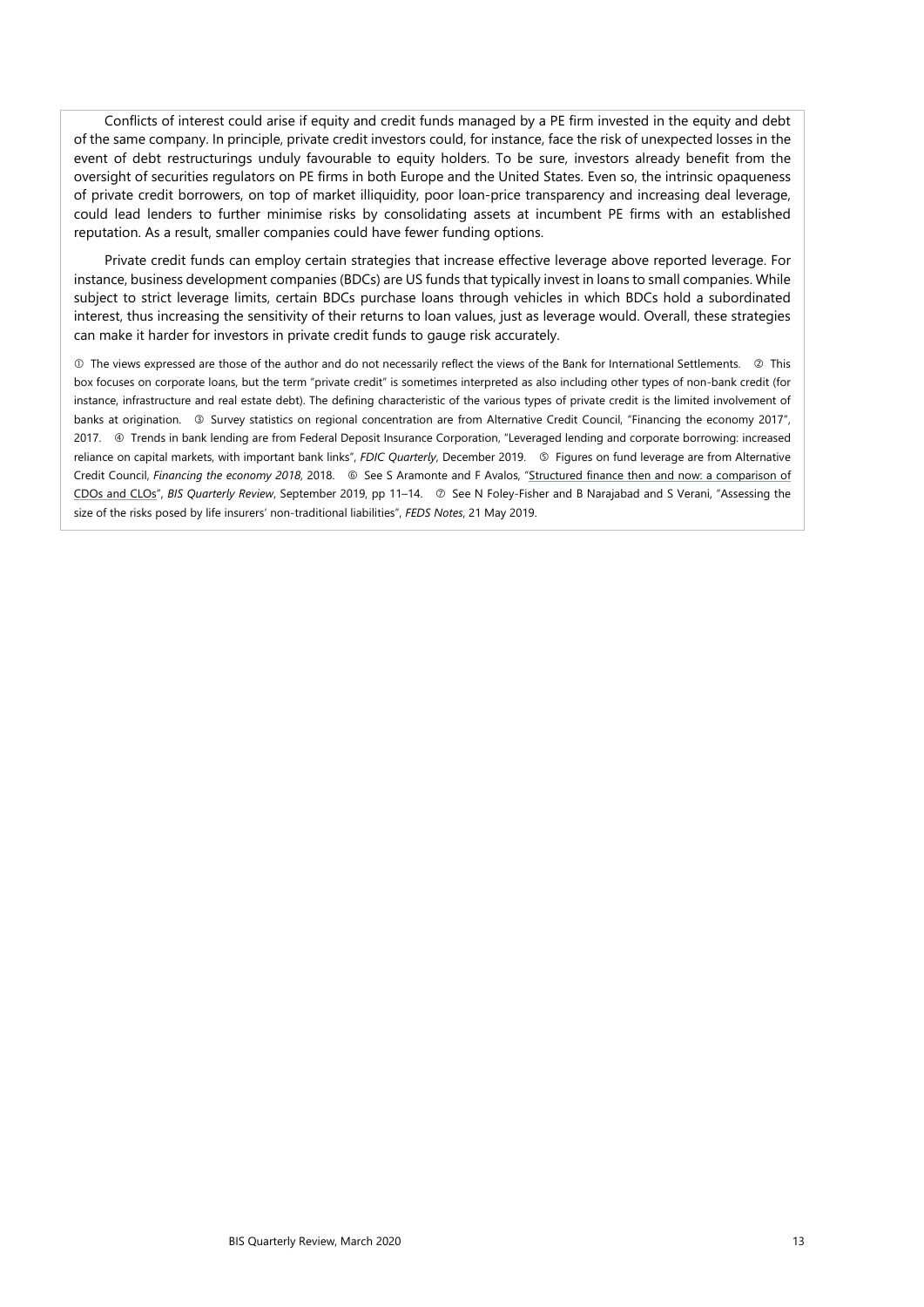## Covid-19 and SARS: what do stock markets tell us?

*Fernando Avalos and Egon Zakrajšek*

The rapid spread of Covid-19 since mid-January invariably brings up a comparison with the early 2003 outbreak of severe acute respiratory syndrome (SARS). In this box, we provide a preliminary assessment of the relative impact of the Covid-19 and SARS epidemics on various economies through the lens of equity investors. An advantage of looking at the stock markets of different countries is that equity valuations should encompass both the local and global risk factors that the investors view as important. Fluctuations in the global risk factor – gauged, for instance, through the returns on the MSCI Global index – may be driven by investors' concerns about the global economic fallout of a virus outbreak. Such fluctuations are likely to have a differential effect on each country's stock market performance; moreover, the magnitude of these effects is likely to have changed in the nearly two decades between the two epidemics. @ Nevertheless, we can calculate "idiosyncratic" stock returns, the portion of a country-specific stock return that is not explained by fluctuations in the global risk factor, as the residual from a regression of the country's returns on the returns on the MSCI Global index.<sup>®</sup> The comparison of the idiosyncratic country-specific returns during periods in which the Covid-19 and SARS epidemics unfolded can thus provide a cleaner assessment of the relative fallouts from the two outbreaks across countries and time, at least as perceived by equity investors.

## Compared with SARS, Covid-19 front-loads costs for China and emerging Asia<sup>1</sup>

Index of cumulative idiosyncratic returns Graph B and the state of cumulative idiosyncratic returns Graph B

China **Emerging Asia excl China<sup>2</sup>** Latin America<sup>2</sup> 110 110 110 105 105 105 100 100 100 95 95 95 90 90  $90$  $\mathbf{I}$  $\overline{1}$  $\overline{\phantom{a}}$  $\mathbf{I}$  $\overline{1}$  $\mathbf{I}$  $\overline{1}$  $\overline{1}$  $\perp$  $\perp$ 0 5 10 15 20 25 30 35 40 45 50 0 5 10 15 20 25 30 35 40 45 50 0 5 10 15 20 25 30 35 40 45 50 United States **Euro area Euro area** Japan 110 110 110 105 105 105 100 100 100 95 95 95  $90$  $90$  $90$  $\overline{1}$  $\Box$  $\overline{1}$  $\overline{1}$  $\overline{1}$  $\overline{1}$  $\perp$  $\overline{1}$ 0 5 10 15 20 25 30 35 40 45 50 0 5 10 15 20 25 30 35 40 45 50 0 5 10 15 20 25 30 35 40 45 50Trading days Covid-19 SARS 1 Reference point "Day 0" for SARS and Covid-19 is, respectively, 7 February 2003 (China notifies the SARS outbreak to the World Health Organization) and 19 January 2020 (the day before Chinese officials acknowledge that Covid-19 might be transmissible between humans). For Covid-19, updated to 25 February 2020. <sup>2</sup> Simple averages of regional economies.

Sources: Datastream; BIS calculations.

Box B